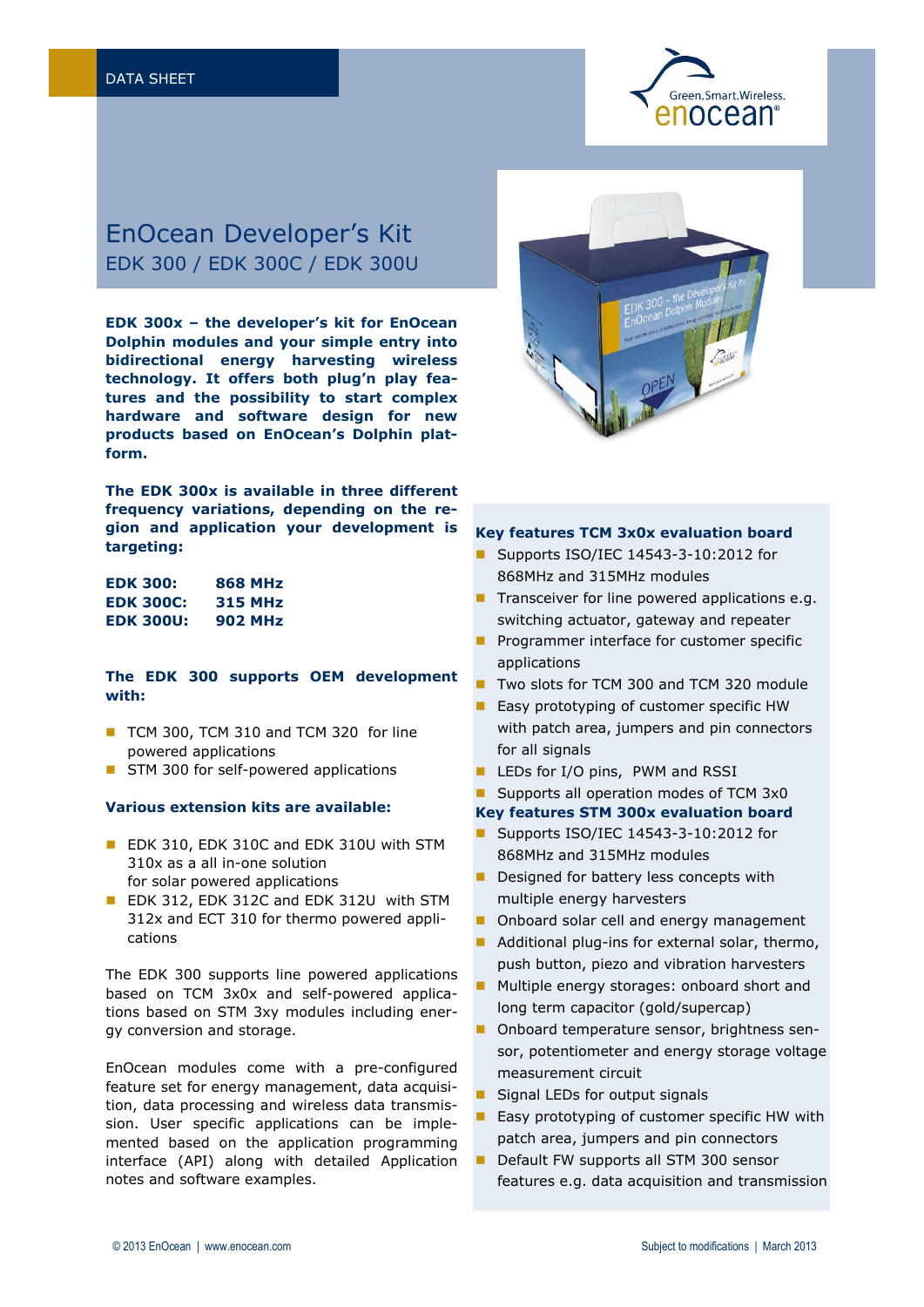

## **Benefits for developers**

- **Plug and play development kit for the** EnOcean Dolphin EO3000i platform
- **Supports software and hardware development**
- Comprehensive PC software for fast and easy development of self-powered sensors and actuators
- Competitive advantage over battery-powered wireless solutions
- Technical support via Email and Phone
- **En** Crean is the wireless standard for sustainable buildings



## **DolphinAPI**

Application programming interface to implement customer specific firmware based on the comprehensive Dolphin platform.

## **DolphinView**

Mature tool to visualize EnOcean radio nodes, receive/send and analyze radio telegrams. Get detailed radio information like sub-telegram timing and signal strength. DolphinView supports advanced EnOcean features: remote management (ping, query and remote learn), Smart Ack, and security.

#### **DolphinStudio**

Powerful PC program for configuration (e.g. RF parameters and IO Pin configuration) and programming of Dolphin chip based modules.



#### **Development process**